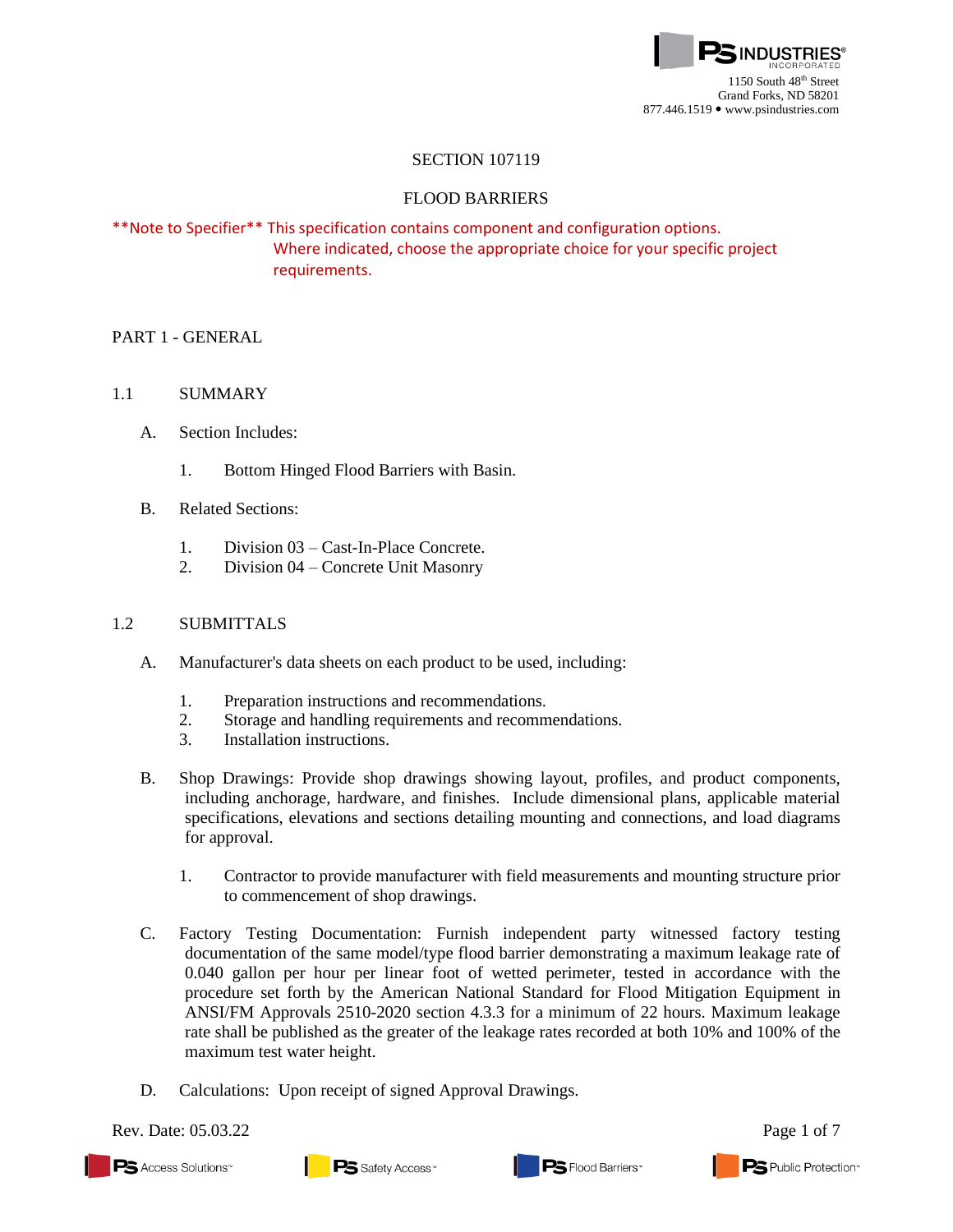

### \*\*Note to Specifier\*\* Choose one (1) of the following statements.

- 1. Engineering calculation submittal is not required for this barrier.
- 2. Submit calculations approved by a qualified engineer, to verify the flood barrier's ability to withstand the design loading.
- 3. Submit stamped calculations by a registered professional engineer from within the state or territory where the project will be constructed or substantially improved, to verify the flood barrier's ability to withstand the design loading.

### 1.3 CLOSEOUT SUBMITTALS

A. Provide Operation and Maintenance data to include methods for maintaining installed products, precautions against cleaning materials and methods detrimental to finishes and performance.

### 1.4 QUALITY ASSURANCE

- A. Manufacturer Qualifications: Manufacturer must demonstrate a minimum of five (5) years successful experience in design and manufacture of similar flood related closures. Upon request, provide supporting evidence including list of installations, descriptions, name, and method of contact.
- B. Minimum Qualifications: Manufacturer must demonstrate compliance and certification of a Quality Management System administered by the International Organization for Standardization (ISO). Documentation of current certification status to be provided upon request.
- C. Welder Qualifications: Welders Certified in accordance with American Welding Society Procedures for applicable material used in production of specified product.

### 1.5 DELIVERY, STORAGE, AND HANDLING

- A. Store products in manufacturer's unopened packaging container with identification markings intact until ready for installation.
- B. Protect materials from exposure to moisture during storage.
- C. Store materials in a dry, warm, ventilated weathertight location. If outdoor storage is required, block materials to store at an incline, to prevent pooling of any moisture and promote runoff. Tarp materials in a tent-like arrangement, elevated above the product with open sides to allow airflow. Store loose or high value components in a dry, controlled environment.
- D. Use caution when unloading and handling product to avoid bending, denting, crushing, or other damage to the product.
- E. When using forklifts, use forks of proper length to fully support product being moved. Consult "Approved for Construction" drawings or consult with factory for proper lift points.



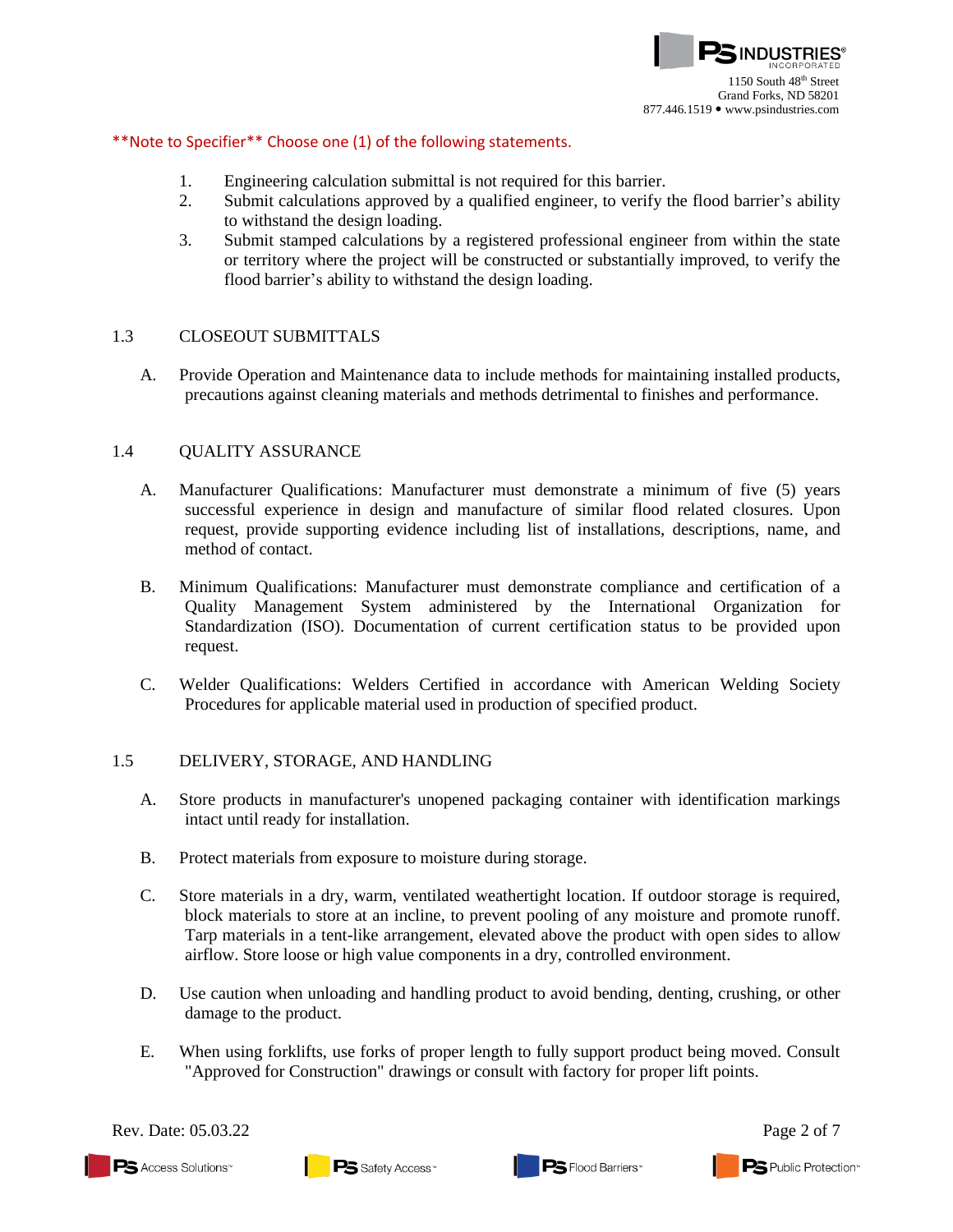

### 1.6 PROJECT CONDITIONS

A. Maintain environmental conditions (temperature, humidity, and ventilation) within limits recommended by manufacturer for optimum results. Do not install products under environmental conditions outside manufacturer's indicated limits.

### 1.7 COORDINATION

- A. Conduct site survey and provide to flood barrier manufacturer, prior to manufacturer's commencement of shop drawings, the actual site conditions of the mounting location, to include; material type, dimensions and configuration, interferences with mounting surface, or any other condition that may impact the ability of the flood barrier to be properly installed.
- B. Coordinate work with other operations and installation of adjacent materials to avoid damage.

### 1.8 WARRANTY

A. Manufacturer's Standard Warranty: Product to be free from defects in material and workmanship for a period of one (1) year from date of shipment.

### PART 2 - PRODUCTS

#### 2.1 PERFORMANCE REQUIREMENTS

- A. Design flood resistant barriers to withstand the types of short-term flood loads indicated on "Approved for Construction" drawings. Design loads may include hydrostatic, hydrodynamic, debris impact, wave, and wind loading. All flood related loadings are transferred from the flood resistant barriers to the adjacent mounting structure.
- B. Engineer Code Practices: Engineer flood resistant barriers to meet the requirements of the latest published edition of applicable design codes.

### 2.2 BOTTOM HINGED FLOOD BARRIER

- A. Description: Bottom Hinged Flood Barrier including panel, basin, jambs, and hardware.
	- 1. Approved Manufacturer: PS Flood BarriersTM, which is located at: 1150 S. 48th Street, Grand Forks, ND 58201; Toll Free Tel: 877.446.1519; Email: [4psinfo@psindustries.com](mailto:4psinfo@psindustries.com); Web: [www.psfloodbarriers.com](http://www.psfloodbarriers.com/) or [www.psindustries.com](http://www.psindustries.com/)
		- a. Basis of Design Product: Model: BH-590.
- B. Substitutions: Not permitted.
- C. Single Source Responsibilities: Obtain all flood resistant barriers from single manufacturer.

Rev. Date:  $05.03.22$  Page 3 of 7

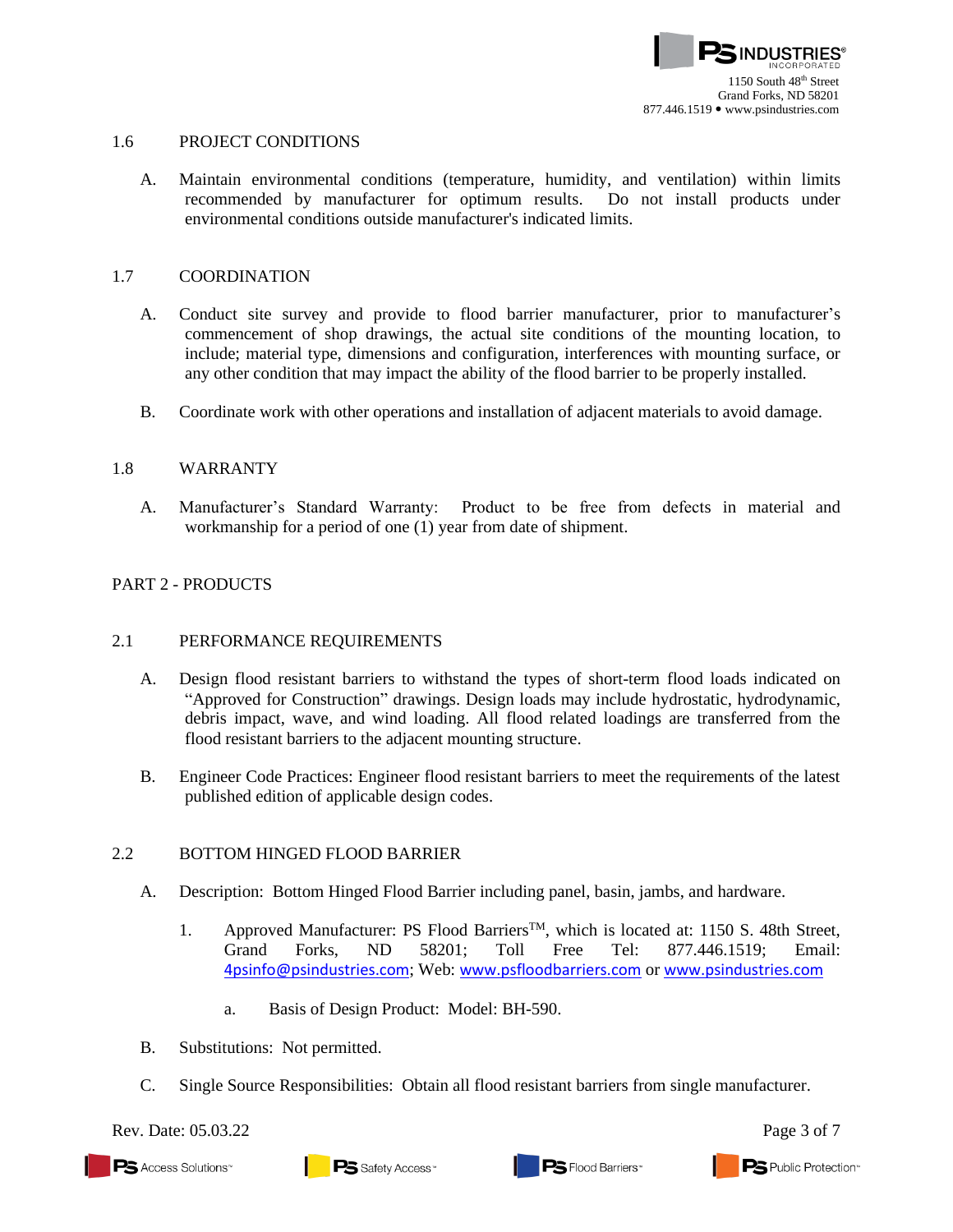## 2.3 EQUIPMENT

- A. Provide the following flood barriers: PS Flood Barriers' Model BH-590.
	- 1. Passive deploying flood barrier; pivots upward automatically prior to flood water reaching ground level. No human intervention or electricity required.
- B. Products Details:
	- 1. Flood barrier classifications: "Point-of-use" and "Passive"
	- 2. Loading direction: Positive Pressure Loading, (direction of loading against flood barrier so as to further compress gaskets against flood barrier frame - "seating").
	- 3. Flood barrier installation to not restrict rough opening of building structure. Provide rectangular, rough opening with square corners to facilitate easy passage
	- 4. Flood barrier components that are installed below ground are to extend no greater than 8.5 inches below finished floor level.
	- 5. Provide jambs at each end of barrier that do no protrude greater than 10 inches from existing wall surface [wing walls not acceptable].
	- 6. Flood barrier in stored position shall provide a flush surface with the finished floor level, meet ADA walking surface requirements, non-slip surface finish that can be field maintained/refurbished.
	- 7. In stored position barrier assembly to withstand HS-20 vehicle loading.
	- 8. Sealing Requirements: Flood Barrier and perimeter gasket design shall provide an effective barrier against short-term high-water situations, to the protection level indicated on Approval Drawings.
	- 9. Flood gasket to be factory mounted, continuous, field inspectable and replaceable without special knowledge. Gasket shall not require air inflation.
	- 10. All flood gasketing to be vandal-resistant and out of reach or pedestrians when barrier is in stored position.
	- 11. Provide plumbing connection in basin to supply flood water to automatic deployment devices and enables draining of water in non-flood events.
- C. Flood Barrier deployment
	- 1. Barrier to activate automatically into a fully deployed (vertical) position prior to flood water reaching ground level.
	- 2. Barrier to remaining in fully deployed (vertical position) throughout flood event so that fluctuating water loads do not induce barrier movement and leakage.
	- 3. Barrier panel to be counterbalanced to be capable of manual operation between stored and deployed position.
- D. Post-installation testing and seasonal inspection of automatic (passive) deployment:
	- 1. Automatic (passive) deployment shall be capable of being tested without constructing temporary above ground cofferdam/retaining wall to max flood elevation.
	- 2. Automatic (passive) deployment shall be tested and validated by filling below ground basin with simulated flood water. Flood barrier panel shall passively deploy to full vertical position prior to flood water reaching ground level.
- E. Available Product Options:

\*\*Note to Specifier\*\* Choose any combination of the following add-on equipment (add-ons maintain functionality of standard equipment). All options to be field installed by a systems integrator for the

Rev. Date: 05.03.22 Page 4 of 7

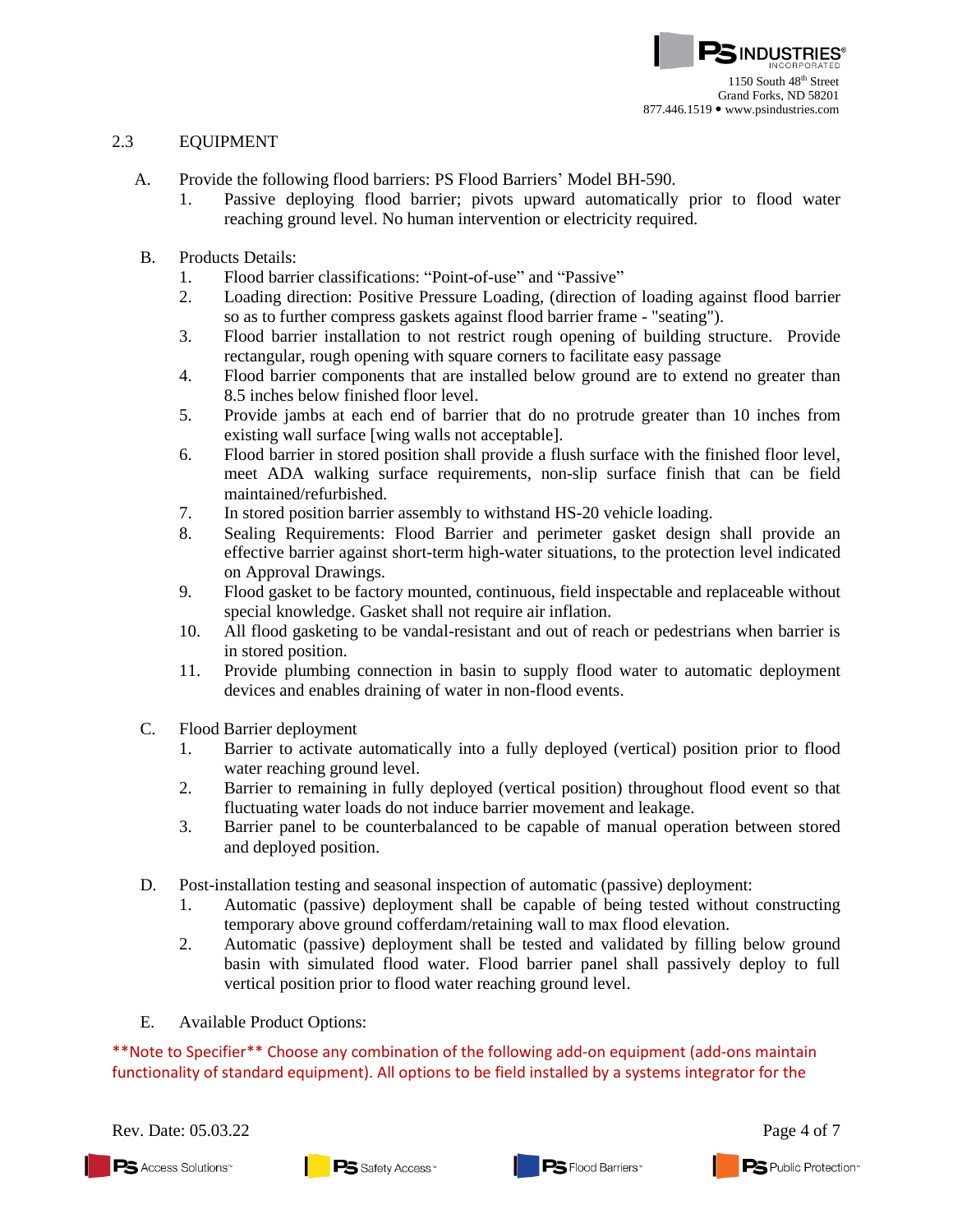

project. Operating sequences and uses of these devices will be determined by the EOR or Systems Integrator.

- 1. Local Pre-Deployment Warning Devices: Light, Horn, Float Switch.
- 2. Electronic Position Sensors: Feedback Position Down & Feedback Position Up.
- 3. On-Demand Electronic Deployment Device

#### 2.4 MATERIALS

- A. Flood barrier panel, basin, and jambs to be the following material type:
	- 1. Aluminum: 6000 and 5000 series alloy
- B. Flood barrier activation/deployment components to be of the following material type: 1. Stainless Steel: Type 304 or 316
- C. Gaskets Material: UV stable EPDM, neoprene or rubber type unless otherwise noted.
- D. Frame Mounting Hardware: Provide anchors, installation leveling rods, sealant, and water stop, as required.

### E. Finish:

- 1. Aluminum products to be mill finish, interfering welds are ground smooth, not polished.
	- a. Concrete contact surfaces are factory coated to isolate aluminum from direct contact.
	- b. Top traffic surface coated with non-skid, textured, rubberized coating. Tested to ASTM-F-609 for friction coefficient and ASTM-F-510 for Wear Testing. Field maintainable surface.
- 2. Stainless Steel parts to be mill finish, interfering welds are ground smooth, not polished.

### 2.5 FABRICATION

- A. Fit and factory assemble items in largest practical sections, for shipment to site.
- B. Fabricate items with joints tightly fitted and secured.
- C. Supply components required for anchorage of fabrications, unless otherwise noted.
- D. Conduct shop operational test with factory installed gaskets to verify flood panel assembly components operate as designed and flood protective gasket alignment and contact surfaces interact as intended.

### PART 3 - EXECUTION

### 3.1 EXAMINATION

A. Do not begin installation until mounting substrates have been properly prepared.

Rev. Date: 05.03.22 Page 5 of 7

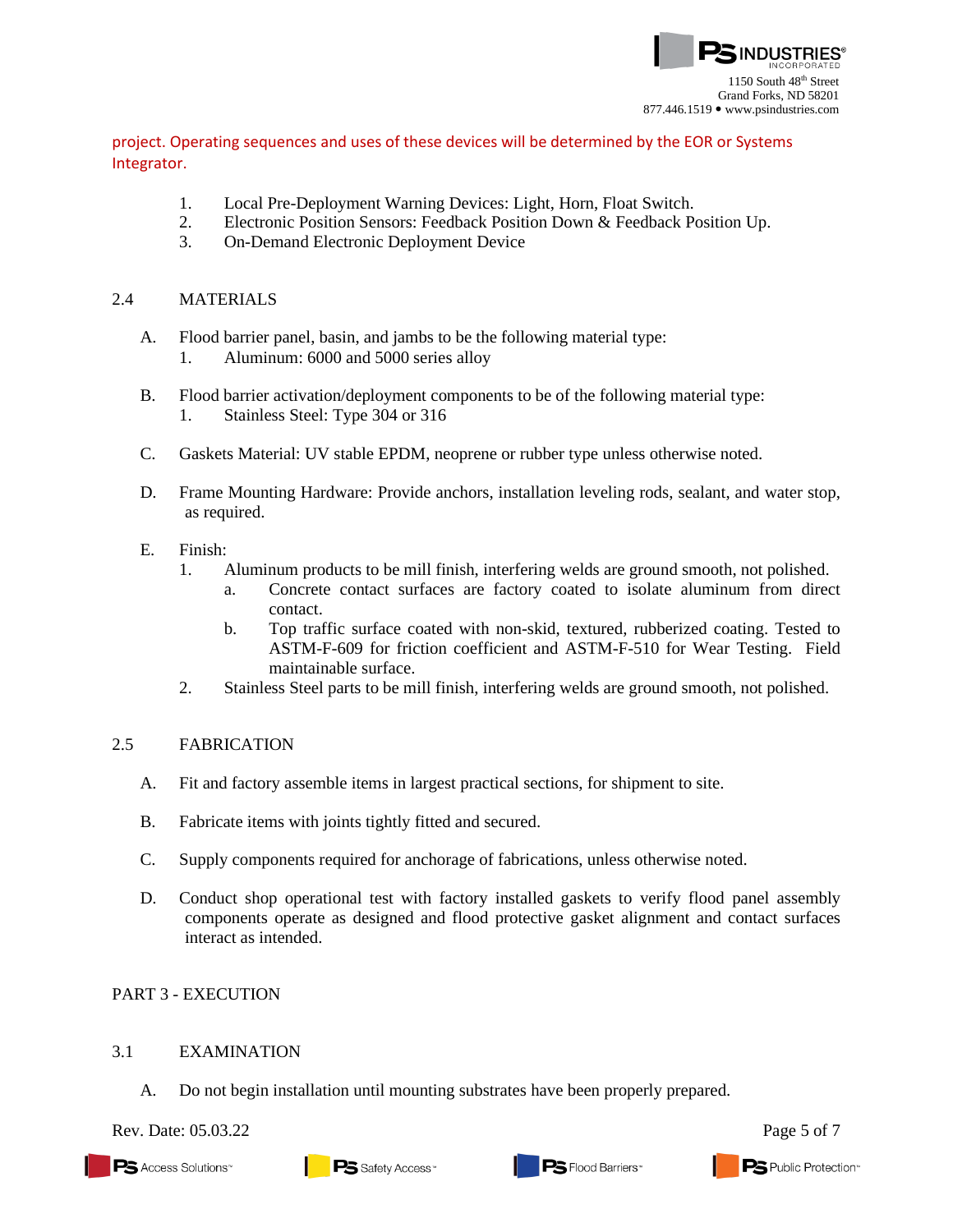

- B. If substrate preparation is the responsibility of another subcontractor, notify Architect of uncompleted preparation before proceeding.
- C. Inspect opening for compliance with barrier manufacturer requirements. Verify opening conditions are within required tolerances.

#### 3.2 PREPARATION

- A. Clean surfaces thoroughly prior to installation.
- B. Prepare surfaces using the methods recommended by the manufacturer for achieving the best result for the substrate under the project conditions.

### 3.3 INSTALLATION

- A. Install in accordance with manufacturer's installation instructions, "Approved for Construction" drawings, shipping, handling, and storage instructions, and product carton instructions for installation.
- B. Frames must be installed level, square, plumb, and rigid.
- C. Basin and Jambs to be anchored utilizing mechanical, chemical or other anchor methods as designed. Manufacturer to include all anchors, water-stop, and sealants, as designed. All anchorage is to be in accordance with manufacture's installation instructions and applicable fastener data sheets.
- D. Sealants, water-stop, and grouting to be applied per product application directions and in accordance with manufacturer's instructions, and "Approved for Construction" drawings.
- E. Prior to field concrete or grout work, perform operational test of product to verify installation tolerances, alignment, proper operation of flood barrier.
- F. Field Grouting to be completed by appropriate personnel, and in accordance with product application directions, manufacturer's instructions, and "Approved for Construction" drawings.
- G. Tolerances: All dimensional requirements must be in accordance with manufacturer's installation instructions and "Approved for Construction" drawings.
- H. Verify that barrier and deployment devices operate freely and correctly.
- I. Inspect flood gaskets for damage, wear, and adhesion. Replace compromised gaskets immediately. Ensure gaskets make continuous contact with the intended sealing surfaces.
- J. Inspect installation sealants to ensure a watertight barrier